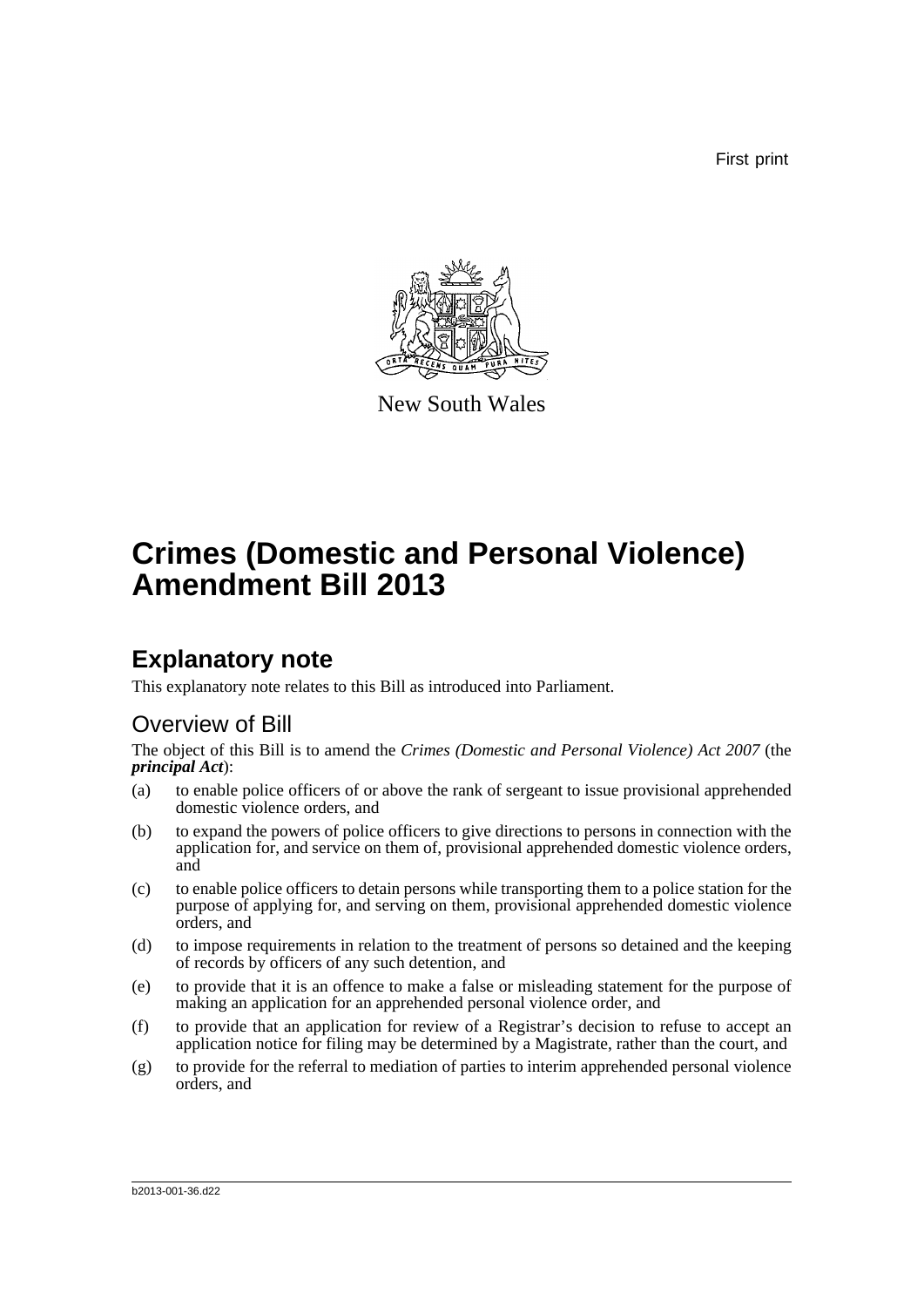(h) to require a court to refer parties to an apprehended personal violence order (or an interim apprehended personal violence order) to mediation unless it is satisfied that there is good reason not to do so.

## Outline of provisions

**Clause 1** sets out the name (also called the short title) of the proposed Act.

**Clause 2** provides for the commencement of the proposed Act on a day or days to be appointed by proclamation.

### **Schedule 1 Amendments to Crimes (Domestic and Personal Violence) Act 2007 No 80 relating to provisional orders**

#### **Issue of interim apprehended domestic violence orders by senior police officers**

**Schedule 1 [5]** substitutes section 25 of the principal Act to enable a senior police officer to issue a provisional order which is an interim apprehended domestic violence order. Currently, those orders may only be issued by an authorised officer (being a Magistrate, Children's Magistrate, registrar of the Local Court or an authorised employee of the Department of Attorney General and Justice). Provisional orders are made in situations where there has been an incident and a police officer has good reason to believe that an order should be made immediately to ensure the safety of a person or to protect property.

**Schedule 1 [1]–[3]** amend the definitions in the principal Act consequentially and insert a definition of *senior police officer* which means a police officer of or above the rank of sergeant.

**Schedule 1 [7]** contains provisions relating to the making of interim apprehended domestic violence orders by senior police officers and provides that a senior police officer may not make such an order if the police officer is also the applicant for the order.

**Schedule 1 [13]** provides that a provisional order that is made by a senior police officer may be varied or revoked by any court that deals or is to deal with an application for an apprehended violence order against the defendant.

**Schedule 1 [4], [6], [9]–[12] and [15]–[18]** make consequential amendments.

### **Powers of police in relation to provisional orders**

**Schedule 1 [19] and [21]** expand the power of a police officer to direct a person to remain at the scene where a relevant incident occurred so as to enable a provisional order to be served on the person. Under proposed section 89A of the principal Act, a police officer will be able to make various directions to a person against whom a provisional order that is an interim apprehended domestic violence order is sought, including to go to and remain at a particular place or a specified police station or to accompany a police officer to a police station. If the person fails or refuses to comply with a direction, the person may be detained (and taken to a police station). A person who is directed to accompany a police officer to a police station may be detained for the purpose of transporting the person to the police station.

Proposed section 90A of the principal Act provides that a person may be directed to remain at a place for as long as is reasonably necessary for the provisional order, or copy of the apprehended violence order or variation, to be served on the person. A person may be detained for the time that it takes to serve the provisional order, or copy of the apprehended violence order or variation, on the person but, in any case, no longer than  $\tilde{2}$  hours.

Proposed section 90B of the principal Act specifies the rights of a person so detained such as being given an opportunity to contact a responsible person, being given food, drink and bedding and being kept (if practicable) separately from persons who have committed offences and not in a cell.

Proposed section 90C of the principal Act enables a police officer to search a person so detained.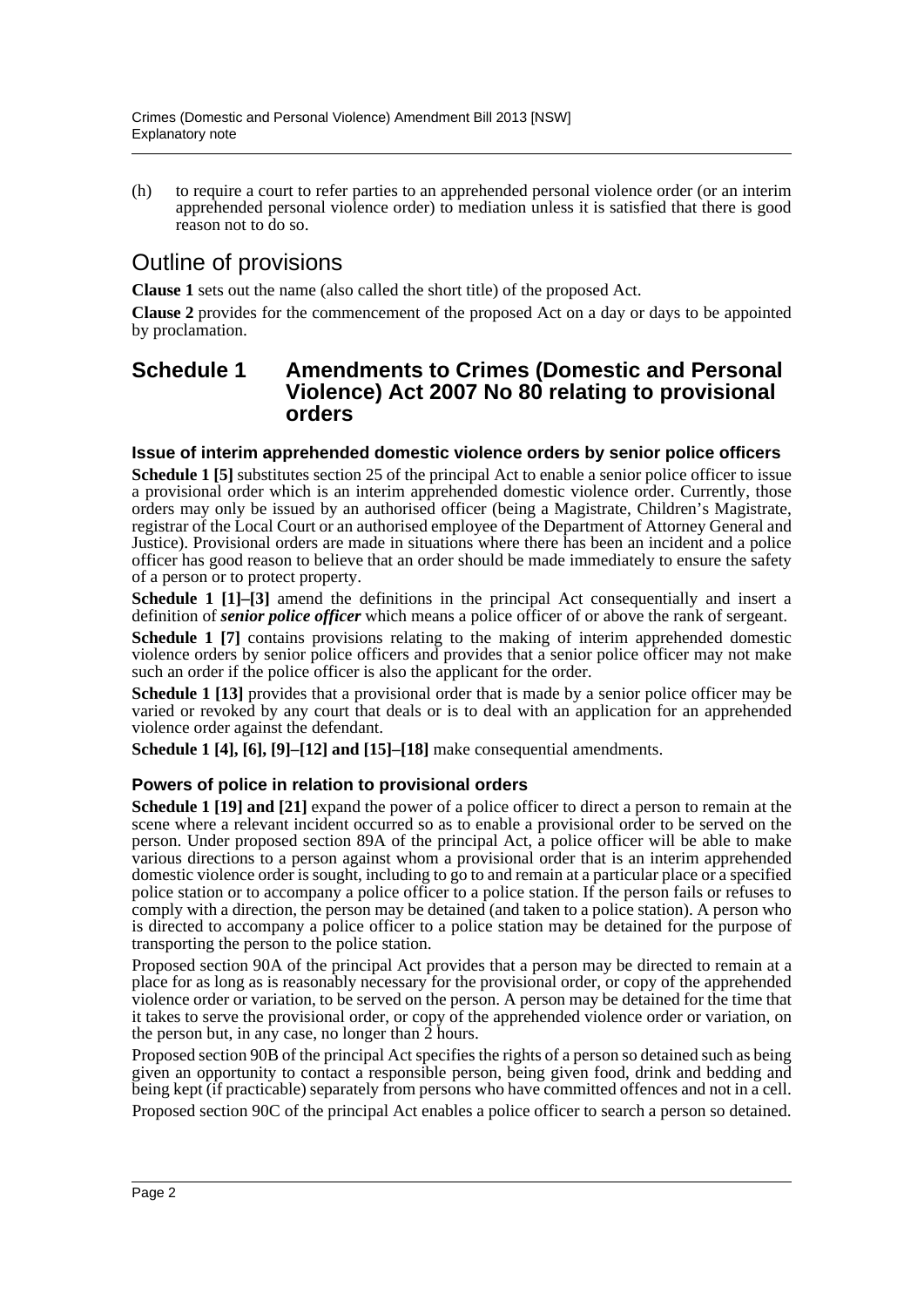Proposed section 90D provides that records must be made in accordance with the regulations in relation to persons so detained.

**Schedule 1 [20]** provides that a person who fails or refuses to comply with a direction of a police officer to remain at a place for the purpose of the service of an apprehended violence order or a variation of the order may be detained at that place or detained and taken to a police station.

### **Miscellaneous amendments**

**Schedule 1 [8]** changes the current requirement to specify in a provisional order the date on which the person against whom the order is made must appear in court, being a date that is not more than 28 days after the order is made. Proposed section 29 (3) provides that the date specified must, in addition, be the next date on which the matter can be listed on a domestic violence list at an appropriate court.

**Schedule 1 [14]** provides that if a senior police officer incorrectly makes a provisional order as an interim apprehended personal violence order, a person is not liable for anything done or omitted to be done in good faith in reliance on the provisional order or any ancillary property recovery order.

### **Schedule 2 Amendments to Crimes (Domestic and Personal Violence) Act 2007 No 80 relating to apprehended personal violence orders**

**Schedule 2 [1]** requires a court, when considering whether to make an apprehended personal violence order, to refer the parties to the order for mediation under the *Community Justice Centres Act 1983* unless it is satisfied that there is good reason not to do so.

**Schedule 2 [2]** provides for the factors that the court is to consider in determining whether there is good reason not to refer a matter to mediation (such as any history of physical violence to the protected person by the defendant and any previous unsuccessful mediation). Currently, the court is not permitted to refer a matter to mediation in such circumstances. **Schedule 2 [3]** provides that the existence of one or more of these factors does not prevent the court from referring a matter to mediation.

**Schedule 2 [4]** provides that the provisions of the principal Act relating to the referral of parties to mediation apply in relation to an interim apprehended personal violence order in the same way as they apply in relation to an apprehended personal violence order.

**Schedule 2 [5]** provides that a person is guilty of an offence if the person makes a statement (for the purpose of making an application for an apprehended personal violence order) that the person knows to be false or misleading. The maximum penalty is imprisonment for 12 months or 10 penalty units, or both.

**Schedule 2 [6]** provides that a review of a Registrar's decision to refuse to accept an application notice for filing may be determined by a Magistrate, rather than the court.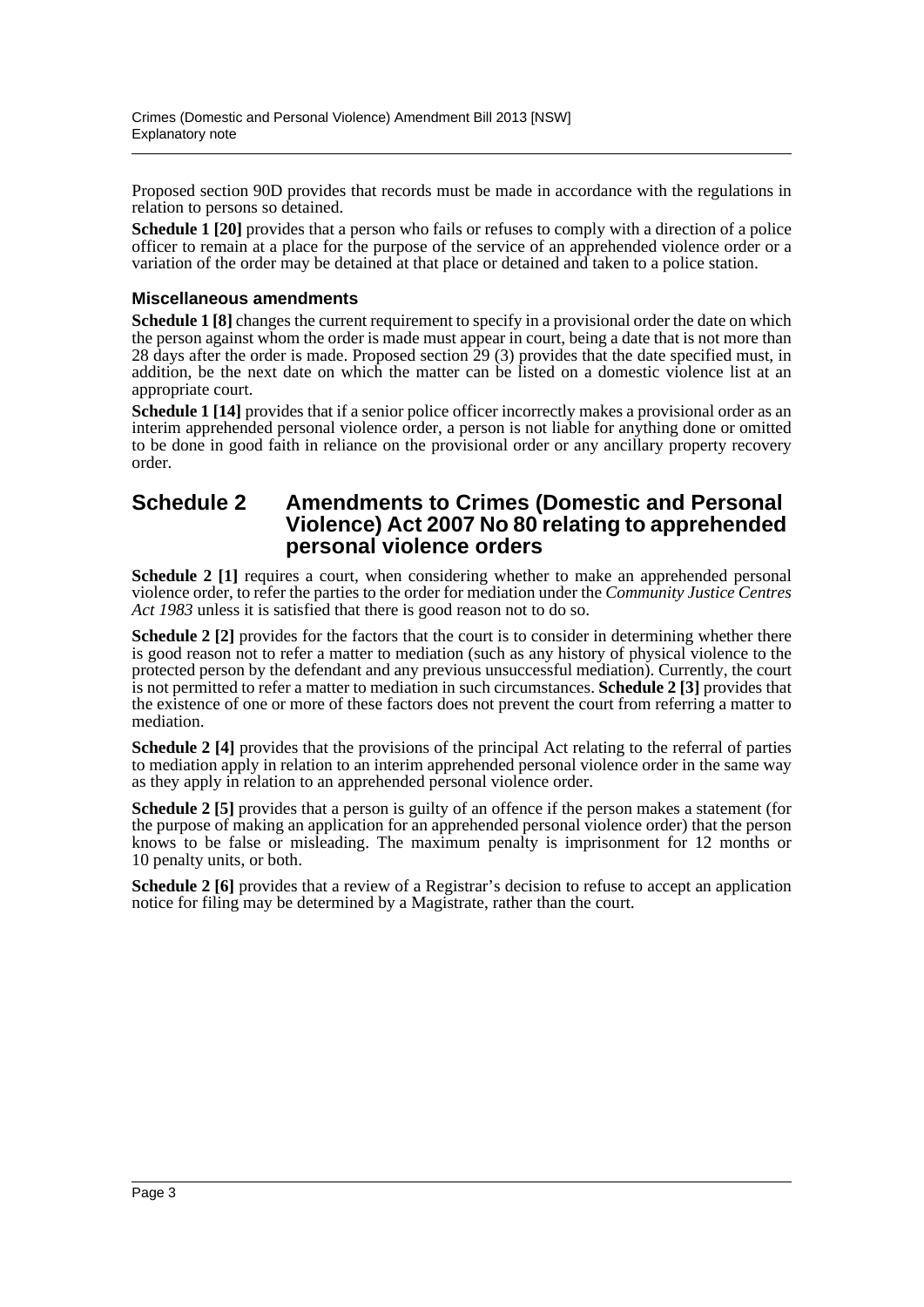First print



New South Wales

# **Crimes (Domestic and Personal Violence) Amendment Bill 2013**

# **Contents**

|            |                                                                                                                          | Page          |
|------------|--------------------------------------------------------------------------------------------------------------------------|---------------|
|            | Name of Act                                                                                                              | $\mathbf{2}$  |
| 2          | Commencement                                                                                                             | $\mathcal{P}$ |
| Schedule 1 | Amendments to Crimes (Domestic and Personal Violence) Act 2007<br>No 80 relating to provisional orders                   | 3             |
| Schedule 2 | Amendments to Crimes (Domestic and Personal Violence) Act 2007<br>No 80 relating to apprehended personal violence orders | 10            |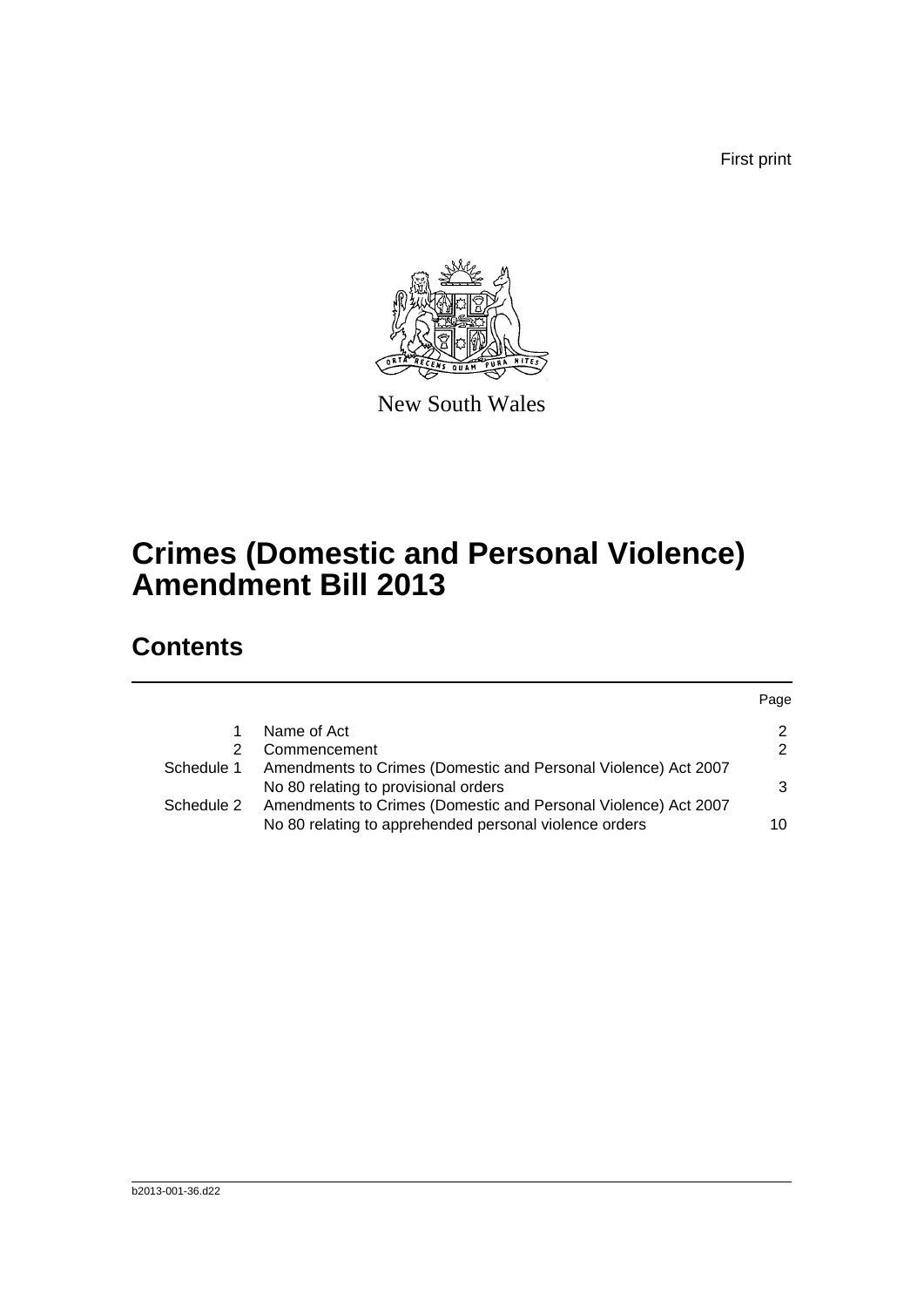

New South Wales

# **Crimes (Domestic and Personal Violence) Amendment Bill 2013**

No , 2013

## **A Bill for**

An Act to amend the *Crimes (Domestic and Personal Violence) Act 2007* with respect to the making of provisional orders and apprehended personal violence orders; and for other purposes.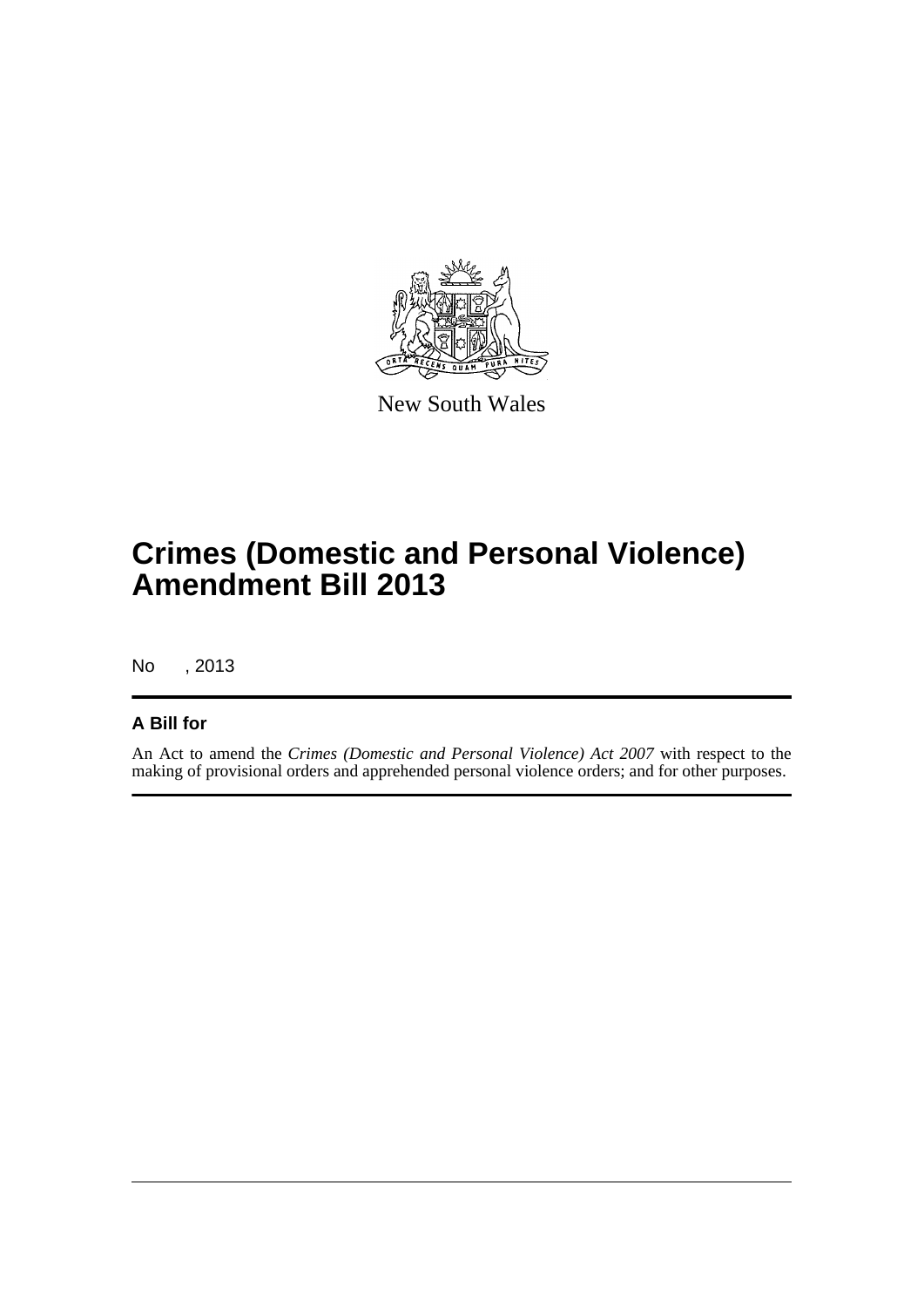<span id="page-5-1"></span><span id="page-5-0"></span>

| The Legislature of New South Wales enacts:                                  |   |
|-----------------------------------------------------------------------------|---|
| Name of Act                                                                 | 2 |
| This Act is the Crimes (Domestic and Personal Violence) Amendment Act 2013. | 3 |
| <b>Commencement</b>                                                         | 4 |
| This Act commences on a day or days to be appointed by proclamation.        | 5 |
|                                                                             |   |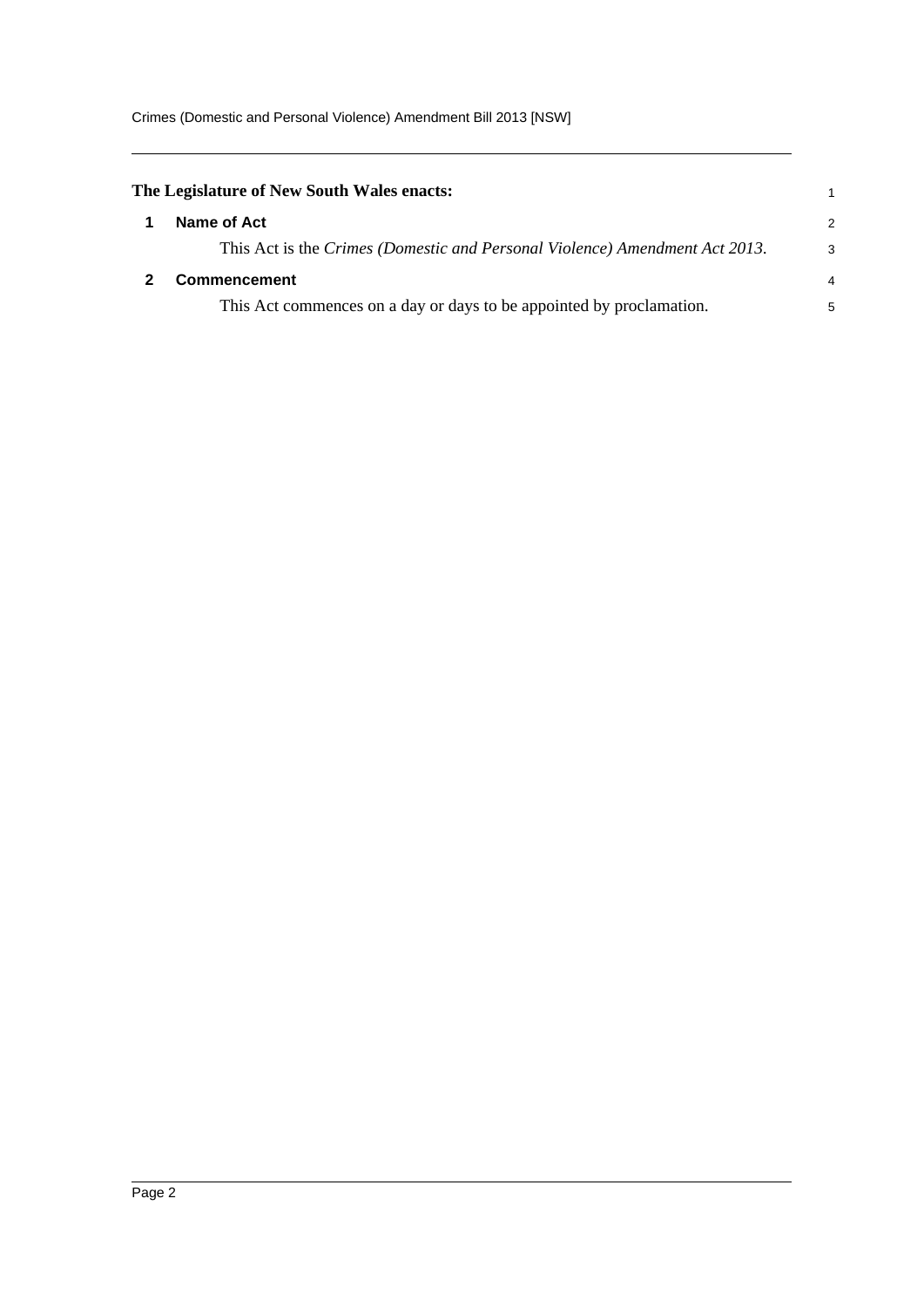<span id="page-6-0"></span>

|       | <b>Schedule 1</b>                 |                              |                                                                   | <b>Amendments to Crimes (Domestic and Personal</b><br>Violence) Act 2007 No 80 relating to provisional<br>orders                                                                                                                | $\mathbf{1}$<br>2<br>3 |  |  |
|-------|-----------------------------------|------------------------------|-------------------------------------------------------------------|---------------------------------------------------------------------------------------------------------------------------------------------------------------------------------------------------------------------------------|------------------------|--|--|
| $[1]$ |                                   | <b>Section 3 Definitions</b> |                                                                   |                                                                                                                                                                                                                                 | 4                      |  |  |
|       |                                   |                              |                                                                   | Insert "or senior police officer" after "authorised officer" in the definition of <i>interim</i><br>apprehended domestic violence order in section $3(1)$ .                                                                     | 5<br>6                 |  |  |
| [2]   |                                   | Section 3 (1)                |                                                                   |                                                                                                                                                                                                                                 | $\overline{7}$         |  |  |
|       |                                   |                              |                                                                   | Insert in alphabetical order:                                                                                                                                                                                                   | 8                      |  |  |
|       |                                   |                              |                                                                   | <i>applicant officer</i> —see section 25.<br><i>issuing officer</i> —see section 25.                                                                                                                                            | 9                      |  |  |
|       |                                   |                              |                                                                   | <i>senior police officer</i> means a police officer of or above the rank of sergeant.                                                                                                                                           | 10<br>11               |  |  |
| $[3]$ |                                   |                              |                                                                   | Section 3 (1), definition of "provisional order"                                                                                                                                                                                | 12                     |  |  |
|       |                                   |                              |                                                                   | Omit the definition. Insert instead:                                                                                                                                                                                            | 13                     |  |  |
|       |                                   |                              |                                                                   | <i>provisional order</i> means an interim apprehended domestic violence order or<br>an interim apprehended personal violence order made under Part 7.                                                                           | 14<br>15               |  |  |
| [4]   |                                   |                              |                                                                   | Section 15 Application for making of apprehended domestic violence order by court                                                                                                                                               | 16                     |  |  |
|       |                                   |                              |                                                                   | Insert after section 15 $(2)$ :                                                                                                                                                                                                 | 17                     |  |  |
|       |                                   | (3)                          |                                                                   | Subsection (2) does not apply to a provisional order that is made by a senior<br>police officer and treated as an application for an order pursuant to section 29.                                                              | 18<br>19               |  |  |
| [5]   | <b>Section 25</b>                 |                              |                                                                   |                                                                                                                                                                                                                                 |                        |  |  |
|       | Omit the section. Insert instead: |                              |                                                                   |                                                                                                                                                                                                                                 |                        |  |  |
|       | 25                                |                              | Application by telephone, facsimile or other communication device |                                                                                                                                                                                                                                 |                        |  |  |
|       |                                   | (1)                          | device:                                                           | A police officer may apply by telephone, facsimile or other communication                                                                                                                                                       | 23<br>24               |  |  |
|       |                                   |                              | (a)                                                               | to an authorised officer or senior police officer for an interim<br>apprehended domestic violence order, or                                                                                                                     | 25<br>26               |  |  |
|       |                                   |                              | (b)                                                               | to an authorised officer for an interim apprehended personal violence<br>order.                                                                                                                                                 | 27<br>28               |  |  |
|       |                                   | (2)                          |                                                                   | In this Act:                                                                                                                                                                                                                    | 29                     |  |  |
|       |                                   |                              | (a)                                                               | an interim apprehended domestic violence order or an interim<br>apprehended personal violence order made on an application under this<br>section is referred to as a <i>provisional order</i> , and                             | 30<br>31<br>32         |  |  |
|       |                                   |                              | (b)                                                               | the police officer who applies for a provisional order is referred to as the<br><i>applicant officer</i> , and                                                                                                                  | 33<br>34               |  |  |
|       |                                   |                              | (c)                                                               | the authorised officer or senior police officer who makes a provisional<br>order is referred to as the <i>issuing officer</i> .                                                                                                 | 35<br>36               |  |  |
|       |                                   | (3)                          |                                                                   | An application for a provisional order:                                                                                                                                                                                         | 37                     |  |  |
|       |                                   |                              | (a)                                                               | may be made at the request of the protected person or on the applicant<br>officer's own initiative, and                                                                                                                         | 38<br>39               |  |  |
|       |                                   |                              | (b)                                                               | may be transmitted to the authorised officer or senior police officer by<br>another person on behalf of the applicant officer if it is not practicable<br>for the application to be made by the applicant officer by telephone, | 40<br>41<br>42         |  |  |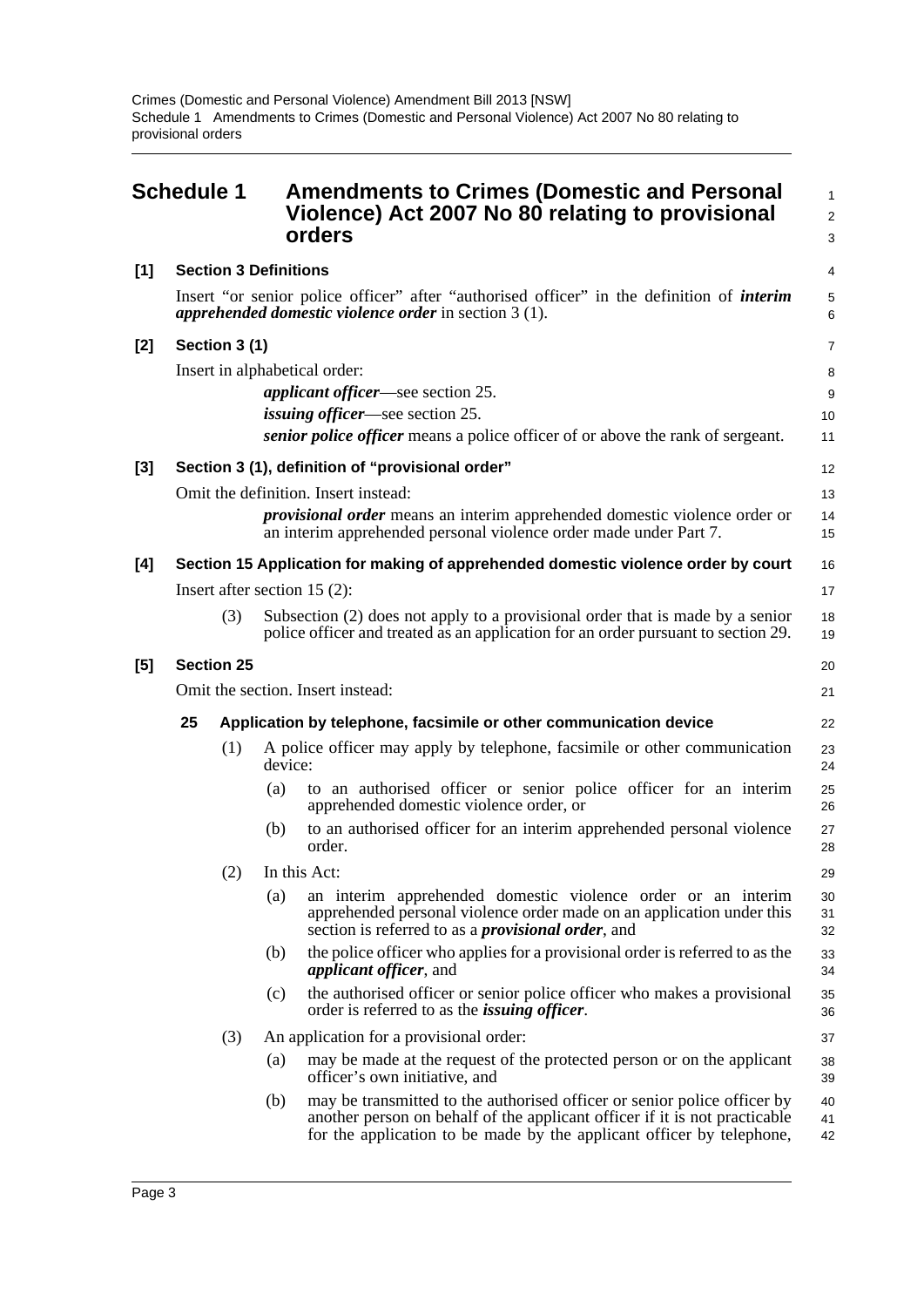|        |                                                              |                                                                    |                          | facsimile or other communication device directly to the authorised<br>officer or senior police officer.                                                                                                    | 1<br>$\overline{2}$ |  |  |  |  |
|--------|--------------------------------------------------------------|--------------------------------------------------------------------|--------------------------|------------------------------------------------------------------------------------------------------------------------------------------------------------------------------------------------------------|---------------------|--|--|--|--|
| [6]    | Section 28 Making of provisional order by authorised officer |                                                                    |                          |                                                                                                                                                                                                            |                     |  |  |  |  |
|        |                                                              | Insert "by an authorised officer" after "order" in section 28 (3). |                          |                                                                                                                                                                                                            |                     |  |  |  |  |
| $[7]$  |                                                              | <b>Section 28A</b>                                                 |                          |                                                                                                                                                                                                            |                     |  |  |  |  |
|        |                                                              |                                                                    | Insert after section 28: |                                                                                                                                                                                                            | 6                   |  |  |  |  |
|        | <b>28A</b>                                                   |                                                                    |                          | Making of provisional order by senior police officer                                                                                                                                                       | $\overline{7}$      |  |  |  |  |
|        |                                                              | (1)                                                                |                          | A senior police officer to whom an application is made for a provisional order<br>may, if satisfied that there are reasonable grounds for doing so, make the<br>provisional order.                         | 8<br>9<br>10        |  |  |  |  |
|        |                                                              | (2)                                                                |                          | However, a senior police officer may not make a provisional order in<br>circumstances where he or she is the applicant officer.                                                                            | 11<br>12            |  |  |  |  |
|        |                                                              | (3)                                                                |                          | The provisional order is to contain the address or facsimile number of the<br>Local Area Commander of Police at which the defendant may serve an<br>application for variation or revocation of the order.  | 13<br>14<br>15      |  |  |  |  |
| [8]    |                                                              |                                                                    |                          | Section 29 Provisional order taken to be application for court order                                                                                                                                       | 16                  |  |  |  |  |
|        |                                                              |                                                                    |                          | Omit section 29 (2). Insert instead:                                                                                                                                                                       | 17                  |  |  |  |  |
|        |                                                              | (2)                                                                |                          | The provisional order is to contain a direction for the appearance of the<br>defendant at a hearing of the application by an appropriate court on a date<br>specified in the order by the issuing officer. | 18<br>19<br>20      |  |  |  |  |
|        |                                                              | (3)                                                                |                          | The specified date must be:                                                                                                                                                                                | 21                  |  |  |  |  |
|        |                                                              |                                                                    | (a)                      | the next date on which the matter can be listed on a domestic violence<br>list at the appropriate court, and                                                                                               | 22<br>23            |  |  |  |  |
|        |                                                              |                                                                    | (b)                      | in any case, a date that is not more than 28 days after the making of the<br>provisional order.                                                                                                            | 24<br>25            |  |  |  |  |
| [9]    |                                                              |                                                                    |                          | Sections 30 (1), (2) and (4), 38 (1), (2) and (3), 43 (2) and 44 (2)                                                                                                                                       | 26                  |  |  |  |  |
|        |                                                              |                                                                    |                          | Omit "authorised officer" wherever occurring. Insert instead "issuing officer".                                                                                                                            | 27                  |  |  |  |  |
| $[10]$ | officer                                                      |                                                                    |                          | Section 33 Variation or revocation of provisional order on application of police                                                                                                                           | 28<br>29            |  |  |  |  |
|        |                                                              |                                                                    |                          | Insert "made by an authorised officer" after "provisional order" in section 33 (1).                                                                                                                        | 30                  |  |  |  |  |
| $[11]$ |                                                              | <b>Section 33 (3)</b>                                              |                          |                                                                                                                                                                                                            | 31                  |  |  |  |  |
|        |                                                              |                                                                    |                          | Insert "under this section" after "provisional order".                                                                                                                                                     | 32                  |  |  |  |  |
| $[12]$ |                                                              | <b>Section 33 (7)</b>                                              |                          |                                                                                                                                                                                                            | 33                  |  |  |  |  |
|        |                                                              |                                                                    |                          | Insert after section 33 (6):                                                                                                                                                                               | 34                  |  |  |  |  |
|        |                                                              | (7)                                                                |                          | This section does not apply to the variation or revocation of a provisional order<br>in accordance with section 33A.                                                                                       | 35<br>36            |  |  |  |  |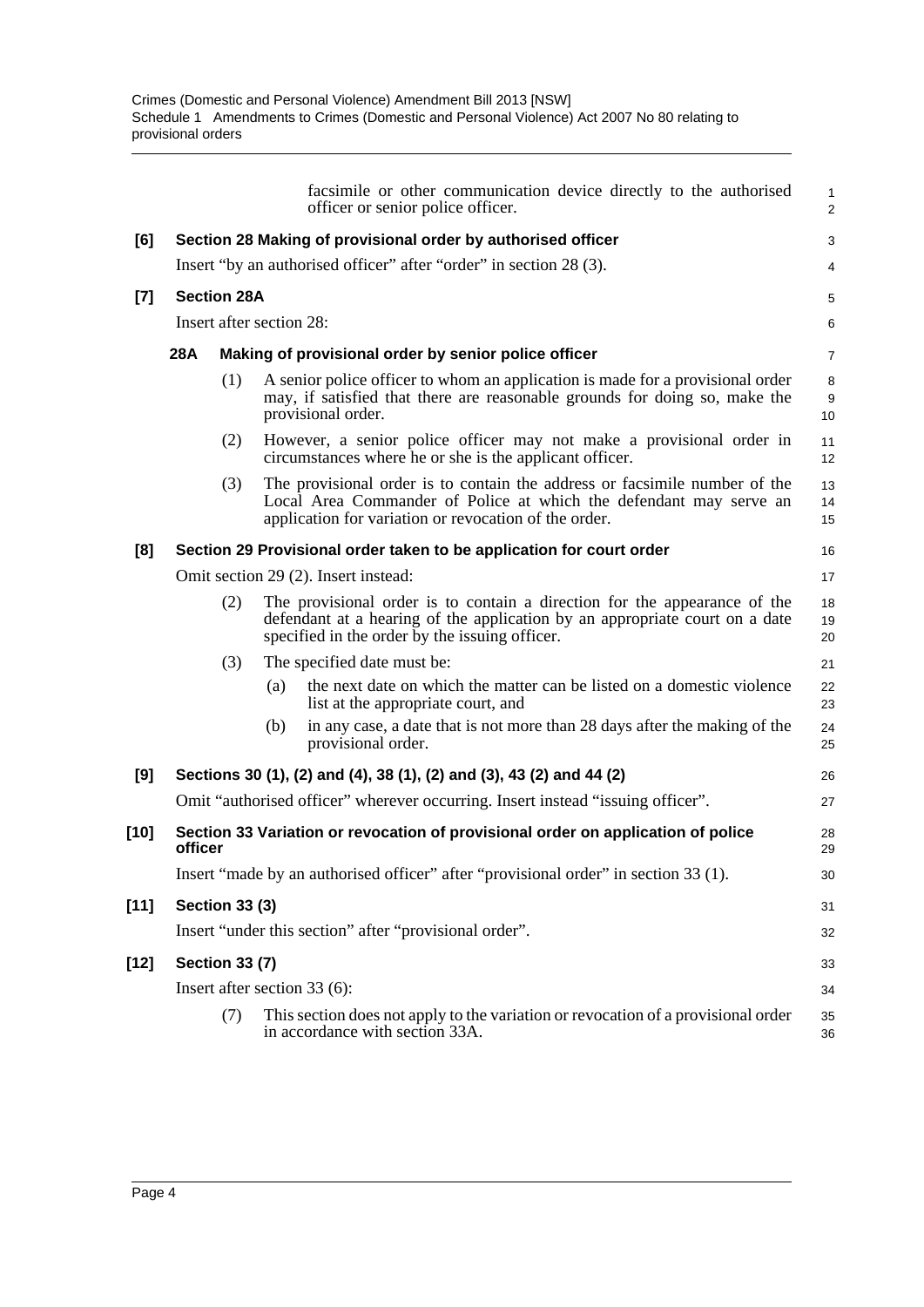| $[13]$ | <b>Section 33A</b>       |                                                                          |          |                                                                                                                                                                                                                                                                                                                                     |                                    |  |  |  |
|--------|--------------------------|--------------------------------------------------------------------------|----------|-------------------------------------------------------------------------------------------------------------------------------------------------------------------------------------------------------------------------------------------------------------------------------------------------------------------------------------|------------------------------------|--|--|--|
|        |                          | Insert after section 33:                                                 |          |                                                                                                                                                                                                                                                                                                                                     | 2                                  |  |  |  |
|        | 33A                      | Variation or revocation of provisional order on application of defendant |          |                                                                                                                                                                                                                                                                                                                                     |                                    |  |  |  |
|        |                          | (1)                                                                      |          | A provisional order made by a senior police officer may be varied or revoked<br>on the application of the defendant by any court that deals, or is to deal, with<br>an application for an apprehended violence order against that defendant.                                                                                        | 4<br>$\,$ 5 $\,$<br>6              |  |  |  |
|        |                          | (2)                                                                      |          | Despite subsection (1), an application for variation or revocation of a<br>provisional order must be made by a police officer if the protected person or<br>one of the protected persons under the order is a child at the time of the<br>application.                                                                              | $\overline{7}$<br>8<br>$9\,$<br>10 |  |  |  |
|        |                          | (3)                                                                      |          | Sections 73 (1), (2), (4) and (6), 74 (1) and (2), 76 (2), (4) and (5)<br>and $77$ (2)–(8) apply to the variation or revocation of a provisional order under<br>this section in the same way as they apply to the variation or revocation of a<br>final apprehended violence order or interim court order.                          | 11<br>12<br>13<br>14               |  |  |  |
|        |                          | (4)                                                                      |          | In addition to the requirements of section $73(4)$ , a provisional order is not to<br>be varied or revoked on the application of the defendant under this section<br>unless notice of the application has been served on the Local Area Commander<br>of Police.                                                                     | 15<br>16<br>17<br>18               |  |  |  |
|        |                          | (5)                                                                      | section. | The applicant officer or another police officer is entitled to appear in<br>proceedings for a variation or revocation of the provisional order under this                                                                                                                                                                           | 19<br>20<br>21                     |  |  |  |
| $[14]$ | <b>Section 34A</b>       |                                                                          |          |                                                                                                                                                                                                                                                                                                                                     |                                    |  |  |  |
|        | Insert after section 34: |                                                                          |          |                                                                                                                                                                                                                                                                                                                                     |                                    |  |  |  |
|        | 34A                      |                                                                          |          | Defects in interim apprehended domestic violence orders                                                                                                                                                                                                                                                                             | 24                                 |  |  |  |
|        |                          | (1)                                                                      | sought.  | This section applies if a senior police officer has, in good faith, purported to<br>make a provisional order as an interim apprehended domestic violence order<br>but none of the persons for whose protection the order was made has or has<br>had a domestic relationship with the person against whom the order was              | 25<br>26<br>27<br>28<br>29         |  |  |  |
|        |                          | (2)                                                                      |          | If a provisional order has such a defect, no action lies against any police officer<br>or any other person merely because of that defect in respect of anything done<br>or omitted to be done by the police officer or other person in good faith in<br>reliance on the provisional order or any ancillary property recovery order. | 30<br>31<br>32<br>33               |  |  |  |
| $[15]$ |                          |                                                                          |          | Section 35 Prohibitions and restrictions imposed by apprehended violence orders                                                                                                                                                                                                                                                     | 34                                 |  |  |  |
|        |                          |                                                                          |          | Omit "made by an authorised officer" from section 35 (3).                                                                                                                                                                                                                                                                           | 35                                 |  |  |  |
| $[16]$ |                          | <b>Section 35 (3)</b>                                                    |          |                                                                                                                                                                                                                                                                                                                                     | 36                                 |  |  |  |
|        |                          |                                                                          |          | Omit "the authorised officer". Insert instead "the issuing officer".                                                                                                                                                                                                                                                                | 37                                 |  |  |  |
| $[17]$ |                          | Section 37 Ancillary property recovery orders may be made                |          |                                                                                                                                                                                                                                                                                                                                     |                                    |  |  |  |
|        |                          |                                                                          |          | Omit section 37 (1) and (1A). Insert instead:                                                                                                                                                                                                                                                                                       | 39                                 |  |  |  |
|        |                          | (1)                                                                      |          | A property recovery order may be made by a court or authorised officer:                                                                                                                                                                                                                                                             | 40                                 |  |  |  |
|        |                          |                                                                          | (a)      | when making an apprehended domestic violence order or interim<br>apprehended domestic violence order, or                                                                                                                                                                                                                            | 41<br>42                           |  |  |  |
|        |                          |                                                                          | (b)      | in relation to an interim apprehended domestic violence order that has<br>been made by a senior police officer.                                                                                                                                                                                                                     | 43<br>44                           |  |  |  |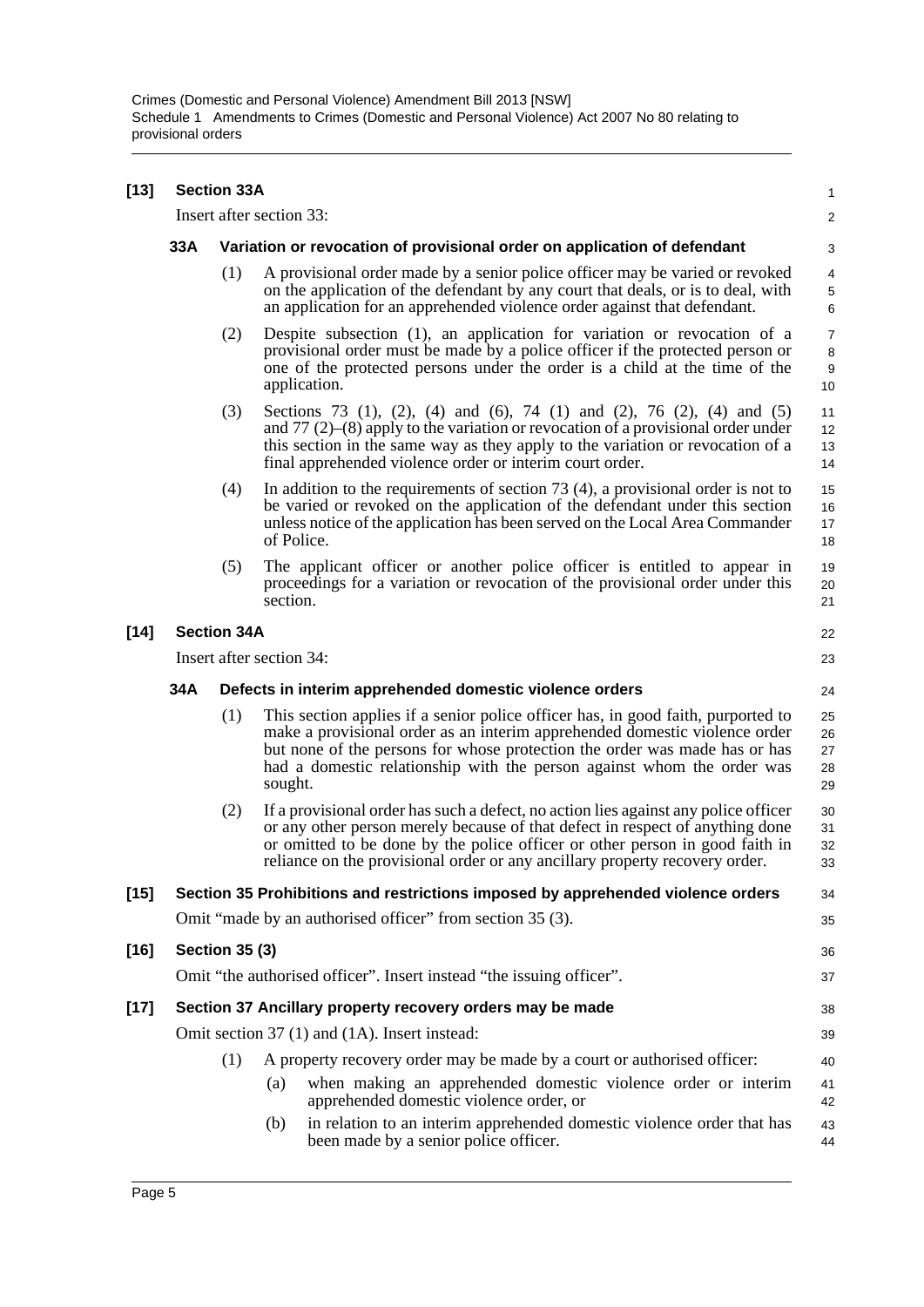|        |     | (1A)                                                                                            |         | A court or authorised officer may make a property recovery order only if<br>satisfied that:                                                                                                                                                                                               | 1<br>$\overline{\mathbf{c}}$ |  |  |
|--------|-----|-------------------------------------------------------------------------------------------------|---------|-------------------------------------------------------------------------------------------------------------------------------------------------------------------------------------------------------------------------------------------------------------------------------------------|------------------------------|--|--|
|        |     |                                                                                                 | (a)     | the protected person has left personal property at premises which the<br>defendant occupies, or                                                                                                                                                                                           | $\frac{3}{4}$                |  |  |
|        |     |                                                                                                 | (b)     | the defendant has left personal property at premises which the protected<br>person occupies.                                                                                                                                                                                              | 5<br>6                       |  |  |
|        |     | (1B)                                                                                            |         | A property recovery order may be made under this section:                                                                                                                                                                                                                                 | $\overline{7}$               |  |  |
|        |     |                                                                                                 | (a)     | on the motion of a court or authorised officer when making an<br>apprehended domestic violence order or interim apprehended domestic<br>violence order, or                                                                                                                                | 8<br>9<br>10                 |  |  |
|        |     |                                                                                                 | (b)     | on the application of a police officer, the protected person or the<br>defendant.                                                                                                                                                                                                         | 11<br>12                     |  |  |
| [18]   |     |                                                                                                 |         | <b>Section 81 Concurrent criminal proceedings</b>                                                                                                                                                                                                                                         | 13                           |  |  |
|        |     |                                                                                                 |         | Insert ", and a senior police officer may make a provisional order," after "violence order".                                                                                                                                                                                              | 14                           |  |  |
| $[19]$ |     | Sections 89 and 89A                                                                             |         |                                                                                                                                                                                                                                                                                           | 15                           |  |  |
|        |     |                                                                                                 |         | Omit section 89. Insert instead:                                                                                                                                                                                                                                                          | 16                           |  |  |
|        | 89  |                                                                                                 |         | Detention of defendant for making and service of interim apprehended<br>personal violence order                                                                                                                                                                                           | 17<br>18                     |  |  |
|        |     | (1)                                                                                             | sought: | A police officer who is making or is about to make an application for a<br>provisional order that is an interim apprehended personal violence order may<br>give either of the following directions to the person against whom the order is                                                | 19<br>20<br>21<br>22         |  |  |
|        |     |                                                                                                 | (a)     | that the person remain at the scene where the incident occurred that was<br>the reason for making the application,                                                                                                                                                                        | 23<br>24                     |  |  |
|        |     |                                                                                                 | (b)     | in a case where the person has left the scene of that incident—that the<br>person remain at another place where the police officer locates the<br>person.                                                                                                                                 | 25<br>26<br>27               |  |  |
|        |     | (2)                                                                                             |         | If a person refuses or fails to comply with a direction under this section, the<br>police officer who gave the direction or another police officer may detain the<br>person at the scene of the incident or other place, or detain the person and take<br>the person to a police station. | 28<br>29<br>30<br>31         |  |  |
|        | 89A | Detention of defendant for making and service of interim apprehended<br>domestic violence order |         |                                                                                                                                                                                                                                                                                           |                              |  |  |
|        |     | (1)                                                                                             | sought: | A police officer who is making or is about to make an application for a<br>provisional order that is an interim apprehended domestic violence order may<br>give any of the following directions to the person against whom the order is                                                   | 34<br>35<br>36<br>37         |  |  |
|        |     |                                                                                                 | (a)     | that the person remain at the scene where the incident occurred that was<br>the reason for making the application,                                                                                                                                                                        | 38<br>39                     |  |  |
|        |     |                                                                                                 | (b)     | in a case where the person has left the scene of that incident—that the<br>person remain at another place where the police officer locates the<br>person,                                                                                                                                 | 40<br>41<br>42               |  |  |
|        |     |                                                                                                 | (c)     | that the person go to and remain at another place that has been agreed to<br>by the person,                                                                                                                                                                                               | 43<br>44                     |  |  |
|        |     |                                                                                                 | (d)     | that the person go to and remain at a specified police station,                                                                                                                                                                                                                           | 45                           |  |  |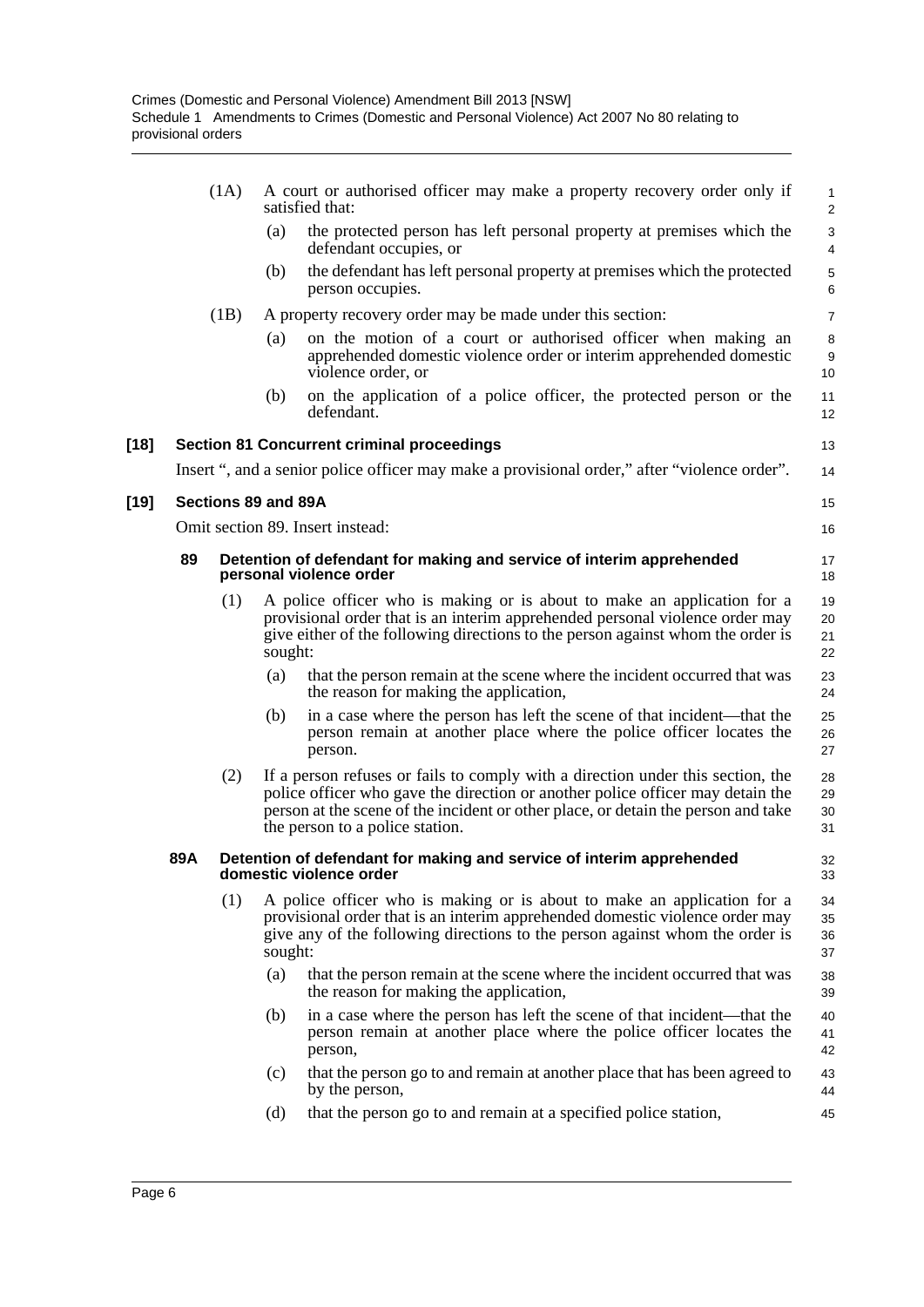|        |     |                          | (e)                                                              | that the person accompany a police officer to a police station and remain<br>at the police station,                                                                                                                                                                                                                                          | $\mathbf{1}$<br>$\overline{2}$                       |  |  |
|--------|-----|--------------------------|------------------------------------------------------------------|----------------------------------------------------------------------------------------------------------------------------------------------------------------------------------------------------------------------------------------------------------------------------------------------------------------------------------------------|------------------------------------------------------|--|--|
|        |     |                          | (f)                                                              | that the person accompany a police officer to another place that has been<br>agreed to by the person, or to another place (whether or not agreed to by<br>the person) for the purpose of receiving medical attention, and remain<br>at that other place.                                                                                     | 3<br>$\overline{\mathbf{4}}$<br>$\mathbf 5$<br>$\,6$ |  |  |
|        |     | (2)                      |                                                                  | If a person refuses or fails to comply with a direction under this section, the<br>police officer who gave the direction or another police officer may detain the<br>person at the scene of the incident or other place, or detain the person and take<br>the person to a police station.                                                    | $\overline{7}$<br>8<br>$\boldsymbol{9}$<br>10        |  |  |
|        |     | (3)                      |                                                                  | If a direction is given under subsection $(1)$ (e) or $(f)$ , the police officer may<br>detain the person in the vehicle in which the person accompanies the police<br>officer to the police station or other place for so long as is necessary to<br>transport the person to the police station or other place.                             | 11<br>12<br>13<br>14                                 |  |  |
|        |     | (4)                      |                                                                  | In considering whether to detain a person under subsection $(3)$ , a police officer<br>may have regard to the following matters:                                                                                                                                                                                                             | 15<br>16                                             |  |  |
|        |     |                          | (a)                                                              | the need to ensure the safety of the person for whose protection the<br>interim apprehended domestic violence order is sought, including the<br>need to:                                                                                                                                                                                     | 17<br>18<br>19                                       |  |  |
|        |     |                          |                                                                  | (i)<br>ensure the service of the order, and                                                                                                                                                                                                                                                                                                  | 20                                                   |  |  |
|        |     |                          |                                                                  | (ii)<br>remove the defendant from the scene of the incident, and                                                                                                                                                                                                                                                                             | 21                                                   |  |  |
|        |     |                          |                                                                  | (iii)<br>prevent substantial damage to property,                                                                                                                                                                                                                                                                                             | 22                                                   |  |  |
|        |     |                          | (b)                                                              | the circumstances of the defendant,                                                                                                                                                                                                                                                                                                          | 23                                                   |  |  |
|        |     |                          | (c)                                                              | any other relevant matter.                                                                                                                                                                                                                                                                                                                   | 24                                                   |  |  |
| $[20]$ |     |                          |                                                                  | Section 90 Detention of defendant for service of order or variation                                                                                                                                                                                                                                                                          | 25                                                   |  |  |
|        |     |                          |                                                                  | Omit section 90 (2). Insert instead:                                                                                                                                                                                                                                                                                                         | 26                                                   |  |  |
|        |     | (2)                      | person.                                                          | If a person refuses or fails to comply with a direction under this section, the<br>police officer who gave the direction or another police officer may detain the<br>person at the place where the person is, or detain the person and take the person<br>to a police station, for the purpose only of serving the order or variation on the | 27<br>28<br>29<br>30<br>31                           |  |  |
| $[21]$ |     | Sections 90A-90D         |                                                                  |                                                                                                                                                                                                                                                                                                                                              | 32                                                   |  |  |
|        |     | Insert after section 90: |                                                                  |                                                                                                                                                                                                                                                                                                                                              | 33                                                   |  |  |
|        | 90A |                          | Period for which person may be directed to remain or be detained |                                                                                                                                                                                                                                                                                                                                              |                                                      |  |  |
|        |     | (1)                      |                                                                  | A person may be directed under this Part to remain at a place for as long as is<br>reasonably necessary for:                                                                                                                                                                                                                                 | 35<br>36                                             |  |  |
|        |     |                          | (a)                                                              | in the case of a direction under section 89 or 89A—the application for<br>the provisional order to be made and the provisional order to be served<br>on the person, or                                                                                                                                                                       | 37<br>38<br>39                                       |  |  |
|        |     |                          | (b)                                                              | in the case of a direction under section 90—a copy of the apprehended<br>violence order or variation of the order to be served on the person.                                                                                                                                                                                                | 40<br>41                                             |  |  |
|        |     | (2)                      |                                                                  | A person may be detained under this Part for no longer than:                                                                                                                                                                                                                                                                                 | 42                                                   |  |  |
|        |     |                          | (a)                                                              | the time it takes for:                                                                                                                                                                                                                                                                                                                       | 43                                                   |  |  |
|        |     |                          |                                                                  | in the case of detention under section 89 or 89A—the application<br>(i)<br>for the provisional order to be made and the provisional order to<br>be served on the person, or                                                                                                                                                                  | 44<br>45<br>46                                       |  |  |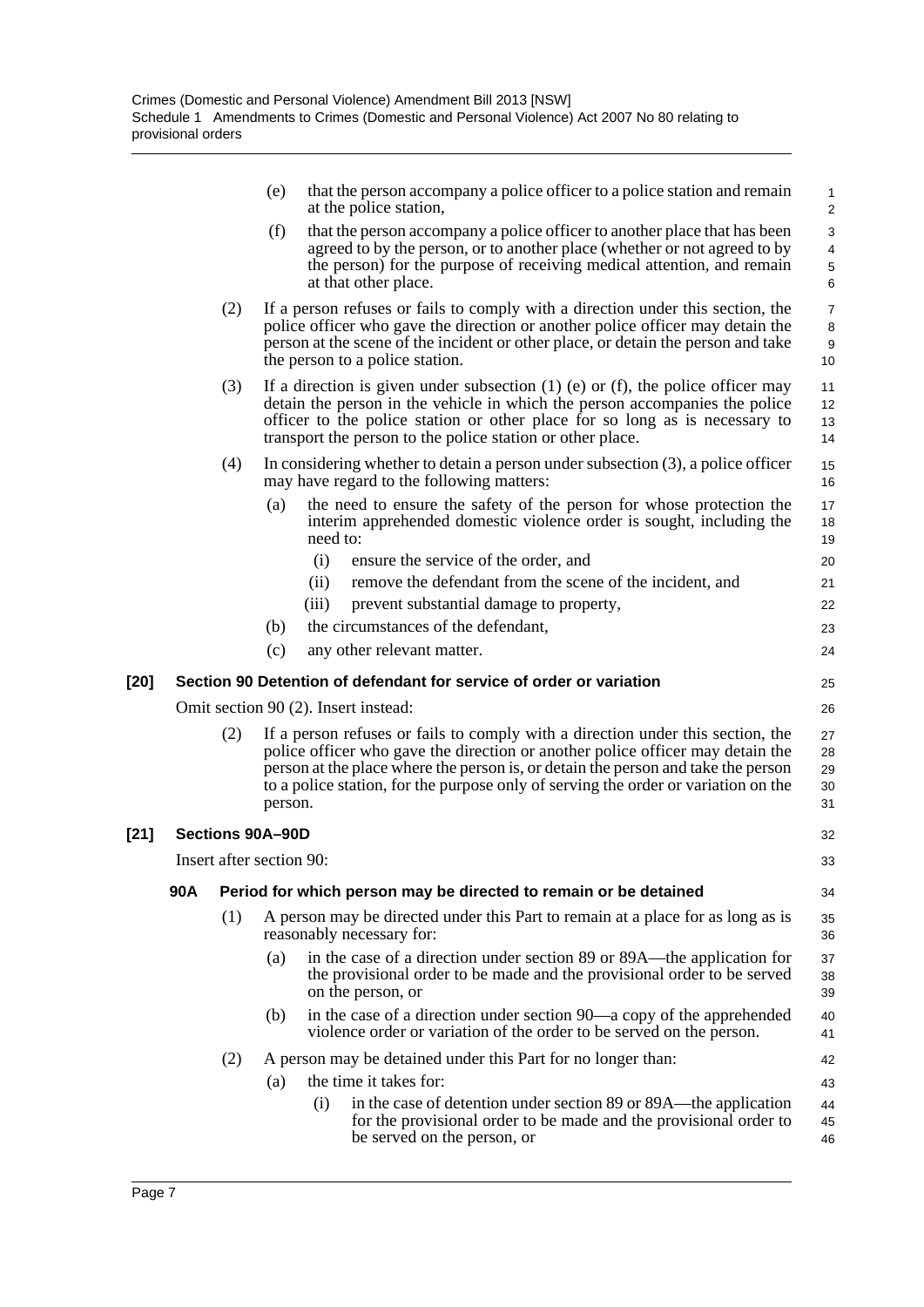|     |                                                                    |     | in the case of detention under section 90—a copy of the<br>(ii)<br>apprehended violence order or variation of the order to be served<br>on the person, or                                                                                                                                                         | $\mathbf{1}$<br>2<br>3        |  |  |  |  |
|-----|--------------------------------------------------------------------|-----|-------------------------------------------------------------------------------------------------------------------------------------------------------------------------------------------------------------------------------------------------------------------------------------------------------------------|-------------------------------|--|--|--|--|
|     |                                                                    | (b) | 2 hours (excluding any reasonable amount of time for travel to the place<br>or police station),                                                                                                                                                                                                                   | $\overline{4}$<br>$\mathbf 5$ |  |  |  |  |
|     |                                                                    |     | whichever is the lesser.                                                                                                                                                                                                                                                                                          | 6                             |  |  |  |  |
| 90B | Detention of person at police station or other place or in vehicle |     |                                                                                                                                                                                                                                                                                                                   |                               |  |  |  |  |
|     | (1)                                                                |     | A person who is detained under this Part at a police station or other place or in<br>a vehicle may be detained there by any police officer.                                                                                                                                                                       | 8<br>9                        |  |  |  |  |
|     | (2)                                                                |     | As far as is reasonably practicable, a person who is detained under this Part at<br>a police station:                                                                                                                                                                                                             | 10<br>11                      |  |  |  |  |
|     |                                                                    | (a) | must be given an opportunity by the person in charge of the police<br>station to contact a friend, relative, guardian or independent person<br>(other than a protected person), and                                                                                                                               | 12<br>13<br>14                |  |  |  |  |
|     |                                                                    | (b) | must be kept separately from any person detained at the police station<br>in connection with the commission or alleged commission of an<br>offence, and                                                                                                                                                           | 15<br>16<br>17                |  |  |  |  |
|     |                                                                    | (c) | if the person is apparently under the age of 18 years—must be kept<br>separately from any person over that age detained at the police station,<br>and                                                                                                                                                             | 18<br>19<br>20                |  |  |  |  |
|     |                                                                    | (d) | must not be detained in a cell at the police station unless it is necessary<br>to do so, and                                                                                                                                                                                                                      | 21<br>22                      |  |  |  |  |
|     |                                                                    | (e) | must be provided with necessary food, drink, bedding and blankets<br>appropriate to the person's needs.                                                                                                                                                                                                           | 23<br>24                      |  |  |  |  |
|     | (3)                                                                |     | As far as is reasonably practicable, a person who is detained under this Part in<br>a place other than a police station or vehicle:                                                                                                                                                                               | 25<br>26                      |  |  |  |  |
|     |                                                                    | (a) | must be given an opportunity by the person in charge of the place to<br>contact a friend, relative, guardian or independent person (other than a<br>protected person), and                                                                                                                                        | 27<br>28<br>29                |  |  |  |  |
|     |                                                                    | (b) | must be provided with necessary food, drink, bedding and blankets<br>appropriate to the person's needs.                                                                                                                                                                                                           | 30<br>31                      |  |  |  |  |
|     | (4)                                                                |     | As far as is reasonably practicable, a person who is to be detained under this<br>Part in a vehicle must be given an opportunity by the person in charge of the<br>vehicle to contact a friend, relative, guardian or independent person (other than<br>a protected person) before being detained in the vehicle. | 32<br>33<br>34<br>35          |  |  |  |  |
| 90C | <b>Searching detained persons</b><br>36                            |     |                                                                                                                                                                                                                                                                                                                   |                               |  |  |  |  |
|     | (1)                                                                |     | A police officer by whom a person is detained under this Part may:                                                                                                                                                                                                                                                | 37                            |  |  |  |  |
|     |                                                                    | (a) | conduct a search of the person or of articles in the possession of the<br>person that may include:                                                                                                                                                                                                                | 38<br>39                      |  |  |  |  |
|     |                                                                    |     | (i)<br>requiring the person to remove only his or her overcoat, coat or<br>jacket or similar article of clothing and any gloves, shoes, socks<br>and hat, and                                                                                                                                                     | 40<br>41<br>42                |  |  |  |  |
|     |                                                                    |     | an examination of those items, and<br>(ii)                                                                                                                                                                                                                                                                        | 43                            |  |  |  |  |
|     |                                                                    | (b) | take possession of any personal belongings found in the person's<br>possession.                                                                                                                                                                                                                                   | 44<br>45                      |  |  |  |  |
|     | (2)                                                                |     | A person is entitled to the return of the personal belongings taken from the<br>person under this section when the person ceases to be detained under this Part.                                                                                                                                                  | 46<br>47                      |  |  |  |  |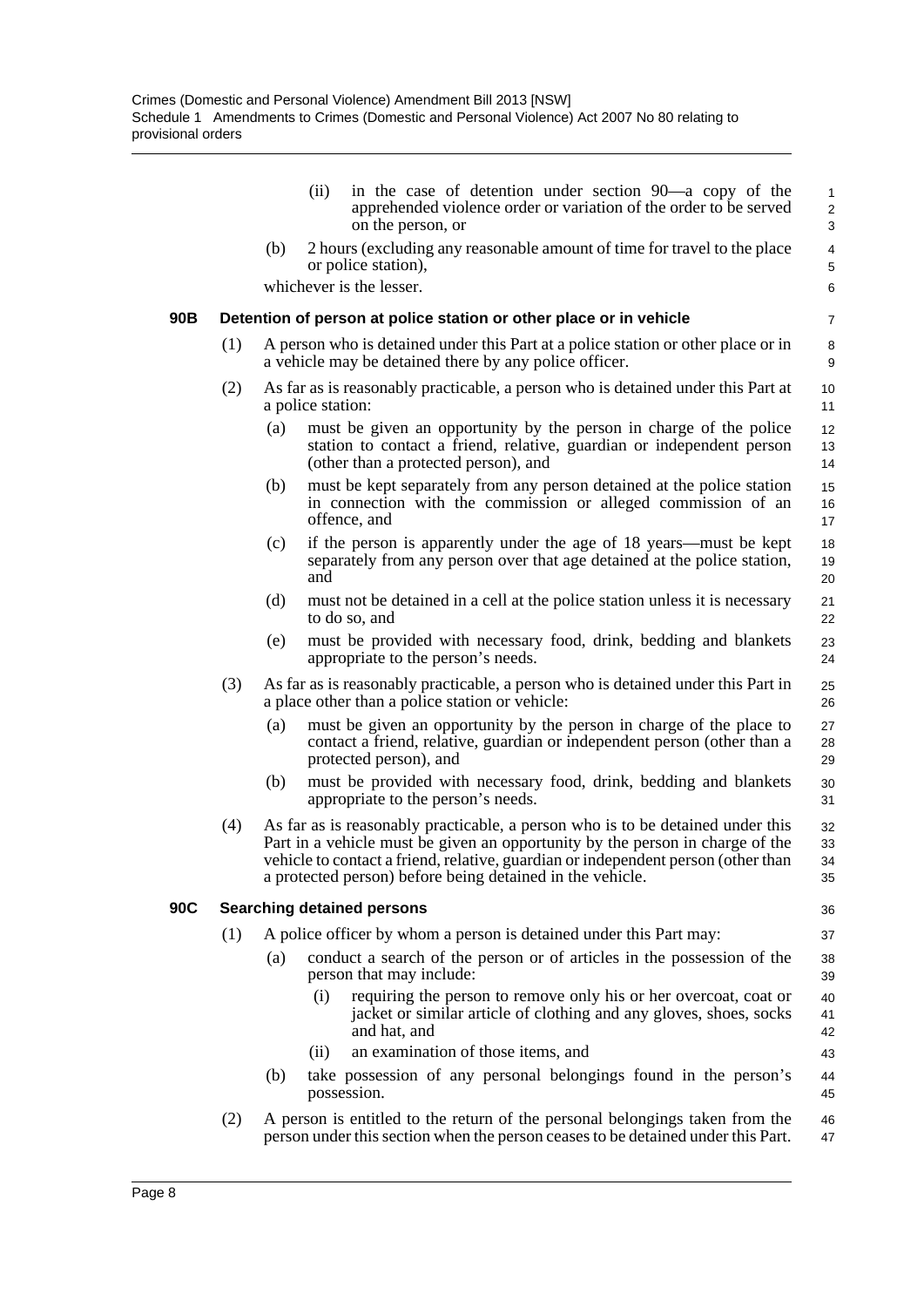#### **90D Records required to be kept**

|     | Records required to be kept                                                                                                                                                                                                      |                     |
|-----|----------------------------------------------------------------------------------------------------------------------------------------------------------------------------------------------------------------------------------|---------------------|
| (1) | Records must be made in accordance with the regulations in relation to the<br>detention of a person under this Part.                                                                                                             | $\mathfrak{p}$<br>3 |
| (2) | A person who has custody of a record required to be made by this section must<br>retain the record for a period of 3 years after it is made.                                                                                     | $\overline{4}$<br>5 |
| (3) | A person who has the custody of a record made under this section must, when<br>required to do so by a person authorised by the Minister for the purposes of<br>this subsection, make it available for inspection by that person. | 6<br>7<br>8         |
| (4) | This section does not require a person to make a record of a matter in relation<br>to the detention or search of a person, if another person has already made a<br>record of that matter as required by this section.            | 9<br>10<br>11       |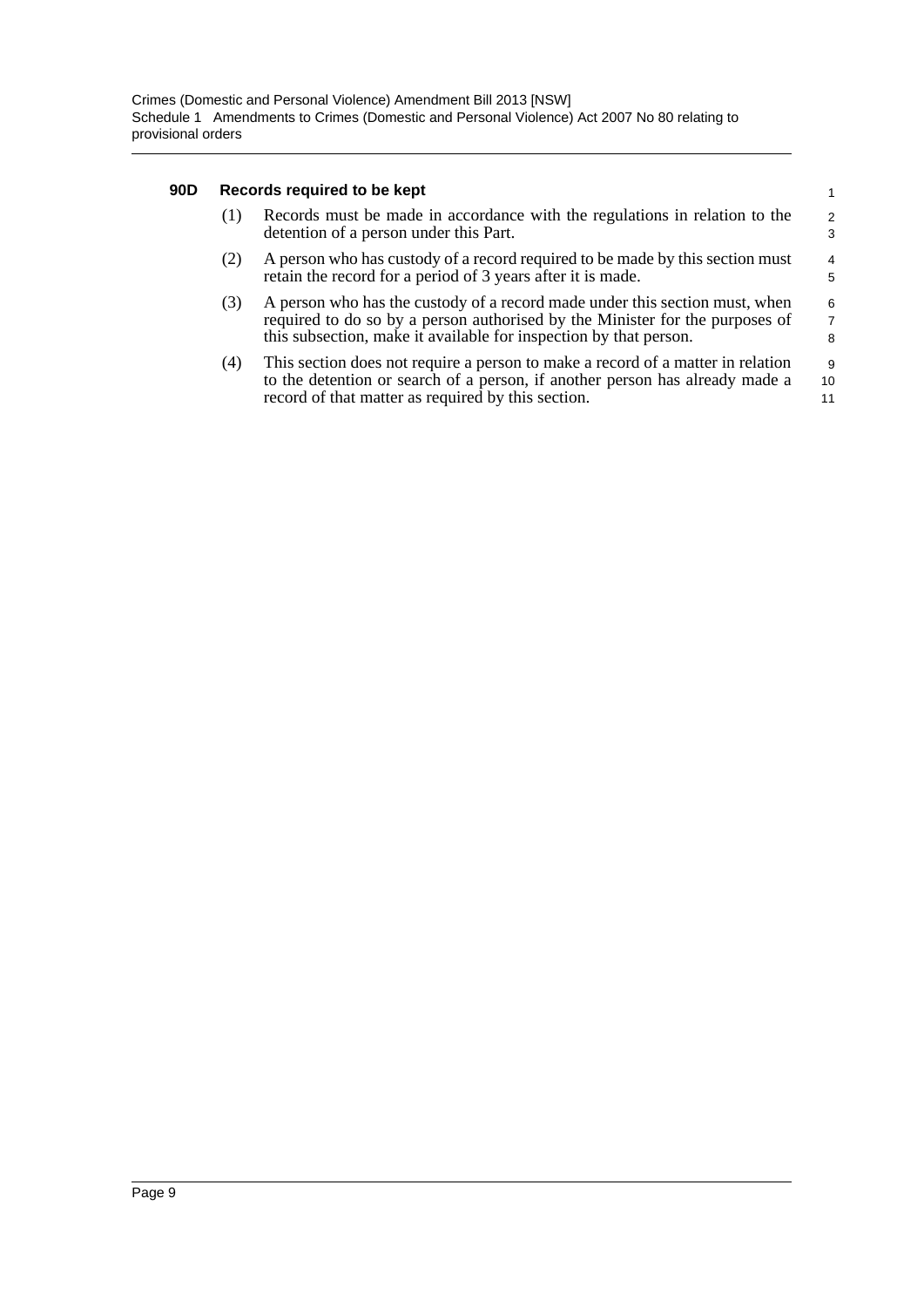<span id="page-13-0"></span>

|       | <b>Schedule 2</b>                           |                       |                                                                                                                                                   | <b>Amendments to Crimes (Domestic and Personal</b><br>Violence) Act 2007 No 80 relating to apprehended<br>personal violence orders                                                                                                          | $\mathbf{1}$<br>$\overline{2}$<br>3 |  |  |  |  |
|-------|---------------------------------------------|-----------------------|---------------------------------------------------------------------------------------------------------------------------------------------------|---------------------------------------------------------------------------------------------------------------------------------------------------------------------------------------------------------------------------------------------|-------------------------------------|--|--|--|--|
| $[1]$ | Section 21 Referral of matters to mediation |                       |                                                                                                                                                   |                                                                                                                                                                                                                                             |                                     |  |  |  |  |
|       |                                             |                       |                                                                                                                                                   | Omit section 21 (1). Insert instead:                                                                                                                                                                                                        |                                     |  |  |  |  |
|       | (1)                                         |                       | the court:                                                                                                                                        | If an application for an apprehended personal violence order is made to a court,                                                                                                                                                            | 6<br>$\overline{7}$                 |  |  |  |  |
|       |                                             |                       | (a)                                                                                                                                               | when considering whether to make the order—is to refer the protected<br>person and the defendant for mediation under the <i>Community Justice</i><br>Centres Act 1983 unless it is satisfied that there is good reason not to do<br>so, and | 8<br>9<br>10<br>11                  |  |  |  |  |
|       |                                             |                       | (b)                                                                                                                                               | at any other time—may refer the protected person and the defendant for<br>mediation under that Act.                                                                                                                                         | 12<br>13                            |  |  |  |  |
| $[2]$ |                                             | <b>Section 21 (2)</b> |                                                                                                                                                   |                                                                                                                                                                                                                                             | 14                                  |  |  |  |  |
|       |                                             | opinion that:".       |                                                                                                                                                   | Omit "A matter is not to be referred to mediation under this section if the court is of the                                                                                                                                                 | 15<br>16                            |  |  |  |  |
|       |                                             |                       |                                                                                                                                                   | Insert instead "Without limiting subsection (1), in determining whether there is good reason<br>not to refer a matter to mediation, the court is to consider whether.".                                                                     | 17<br>18                            |  |  |  |  |
| $[3]$ | Section 21 (2A)                             |                       |                                                                                                                                                   |                                                                                                                                                                                                                                             |                                     |  |  |  |  |
|       | Insert after section 21 $(2)$ :             |                       |                                                                                                                                                   |                                                                                                                                                                                                                                             |                                     |  |  |  |  |
|       | (2A)                                        |                       | The existence of any one or more of the factors referred to in subsection $(2)$<br>does not prevent a court from referring a matter to mediation. |                                                                                                                                                                                                                                             |                                     |  |  |  |  |
| [4]   | <b>Section 24A</b>                          |                       |                                                                                                                                                   |                                                                                                                                                                                                                                             |                                     |  |  |  |  |
|       | Insert after section 24:                    |                       |                                                                                                                                                   |                                                                                                                                                                                                                                             |                                     |  |  |  |  |
|       | 24A                                         |                       |                                                                                                                                                   | Referral of matters to mediation                                                                                                                                                                                                            | 25                                  |  |  |  |  |
|       |                                             |                       |                                                                                                                                                   | Section 21 applies in relation to an interim apprehended personal violence<br>order in the same way as it applies in relation to an apprehended personal<br>violence order.                                                                 | 26<br>27<br>28                      |  |  |  |  |
| [5]   |                                             | <b>Section 49A</b>    |                                                                                                                                                   |                                                                                                                                                                                                                                             | 29                                  |  |  |  |  |
|       | Insert after section 49:                    |                       |                                                                                                                                                   |                                                                                                                                                                                                                                             |                                     |  |  |  |  |
|       | 49A                                         |                       |                                                                                                                                                   | False or misleading applications for apprehended personal violence order                                                                                                                                                                    | 31                                  |  |  |  |  |
|       |                                             |                       |                                                                                                                                                   | A person is guilty of an offence if:                                                                                                                                                                                                        | 32                                  |  |  |  |  |
|       |                                             |                       | (a)                                                                                                                                               | the person makes a statement (whether orally, in a document or in any<br>other way), and                                                                                                                                                    | 33<br>34                            |  |  |  |  |
|       |                                             |                       | (b)                                                                                                                                               | the person does so knowing that the statement is false or misleading in<br>a material particular, and                                                                                                                                       | 35<br>36                            |  |  |  |  |
|       |                                             |                       | (c)                                                                                                                                               | the statement is made to a Registrar or Magistrate for the purpose of<br>making an application for an apprehended personal violence order<br>under section 18.                                                                              | 37<br>38<br>39                      |  |  |  |  |
|       |                                             |                       |                                                                                                                                                   | Maximum penalty: Imprisonment for 12 months or 10 penalty units, or both.                                                                                                                                                                   | 40                                  |  |  |  |  |